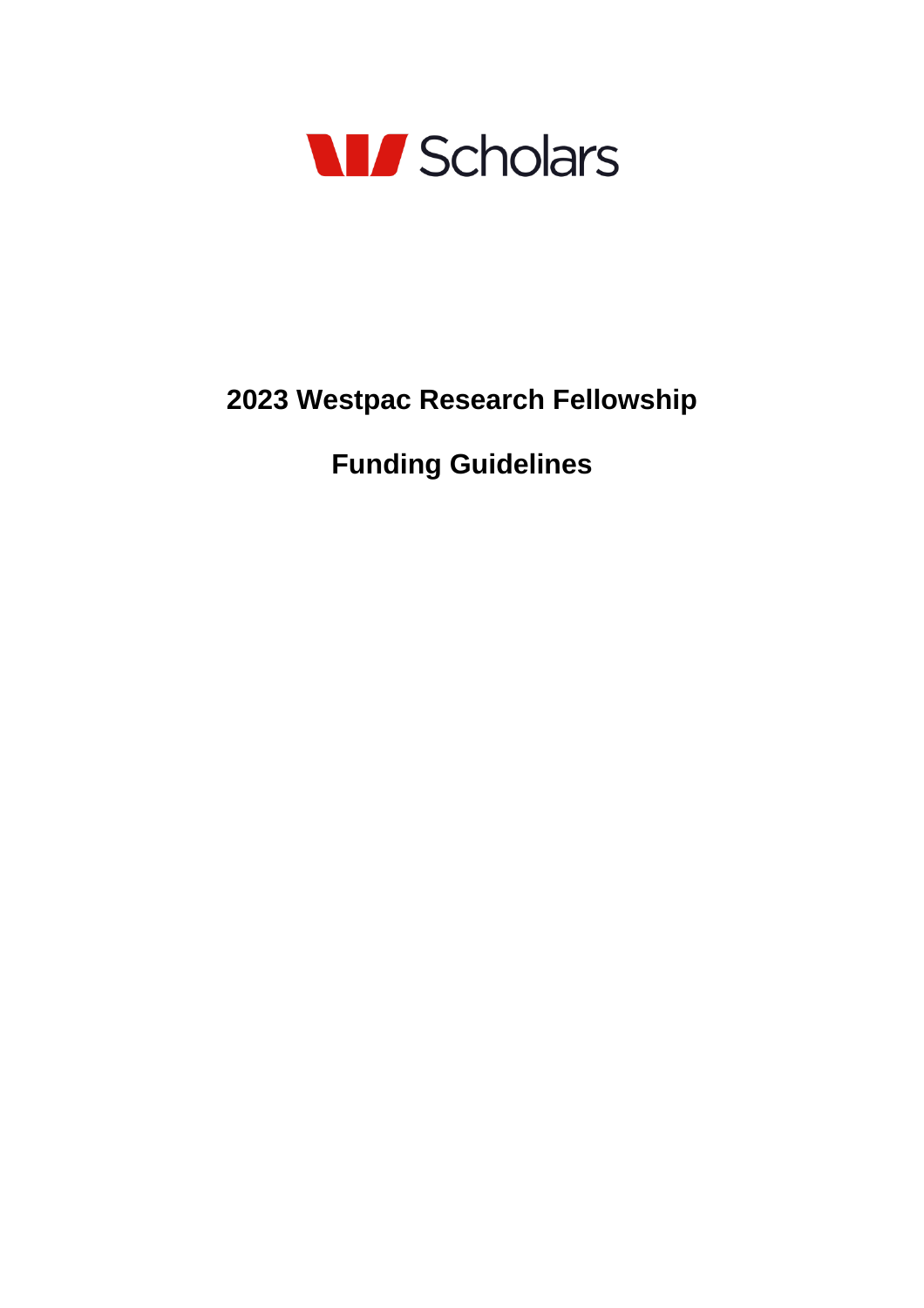# **Contents**

| 2.1               |  |
|-------------------|--|
| 2.2               |  |
| 2.2               |  |
| 2.4               |  |
| 2.5               |  |
| 2.6               |  |
|                   |  |
| 3.1               |  |
| 3.2               |  |
| 3.3               |  |
|                   |  |
|                   |  |
|                   |  |
|                   |  |
|                   |  |
|                   |  |
|                   |  |
| 10.1              |  |
| 10.2 <sub>1</sub> |  |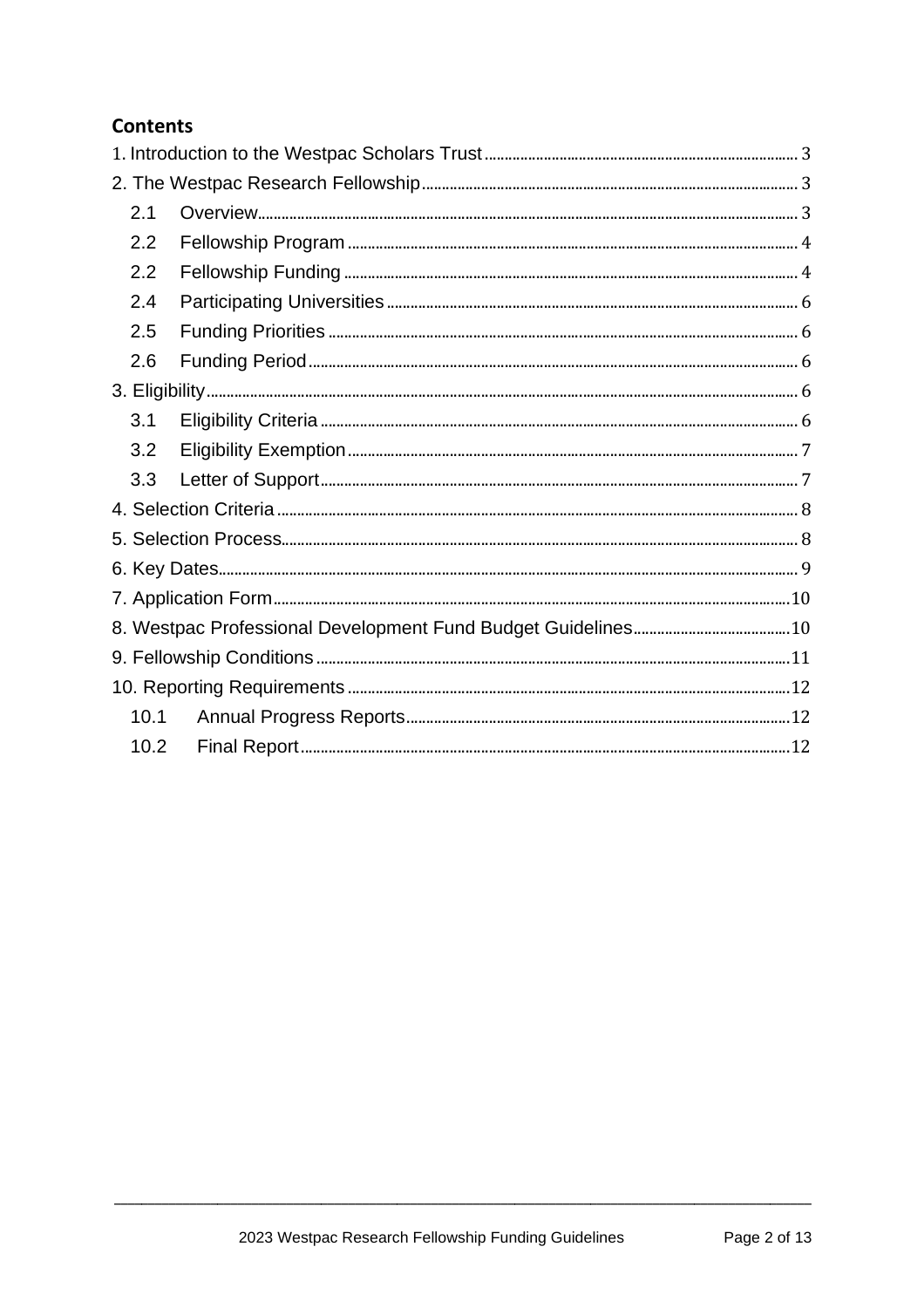# <span id="page-2-0"></span>**1. Introduction to the Westpac Scholars Trust**

<span id="page-2-1"></span>In celebration of Westpac Group's 200th anniversary in 2017, the Westpac Scholars Trust was established with the aim of educating and advancing Australians. The Westpac Scholars Trust believes investing in Australia's future leaders through education and support is the primary way our country will thrive in the next century.

The Trust supports 100 scholars a year, forever, across five scholarship programs: Asian Exchange, Young Technologists, Social Change, Future Leaders and the Research Fellowship.

#### **2. The Westpac Research Fellowship**

#### <span id="page-2-2"></span>**2.1 Overview**

The Westpac Scholars Trust is partnering with Australia's leading research universities to offer up to two Westpac Research Fellowships, each valued at over \$400,000 over 3 years, with the option to extend to 5 years by agreement. These Fellowships offer early career researchers a unique opportunity to support their groundbreaking research, provide access to networks, open career pathways and provide global experiences.

Fellowship recipients will be exceptional people, chosen for their intellectual ability, leadership qualities, and commitment to the community. Successful Fellows will be undertaking research that has the ability to make a difference to Australia's future in one of the Trust's priority areas:

| <b>Sustainable Futures</b>         | <b>Australia in Asia</b>            |
|------------------------------------|-------------------------------------|
| Responding and adapting to         | The Asia Pacific is a dynamic and   |
| climate change is one of the       | complex region deeply intertwined   |
| world's most urgent challenges.    | with Australia's future. We want to |
| We want to accelerate innovative   | strengthen people to people         |
| solutions to reduce Australia's    | connections and foster ideas        |
| environmental impact and build a   | beyond borders.                     |
| more sustainable future.           |                                     |
| <b>An Inclusive Country</b>        | <b>Thriving Tech Sector</b>         |
| Our nation holds enough space for  | Technology is intertwined with our  |
| all Australians to be included. We | future, and today's bold ideas will |
| want to back changemakers          | transform lives tomorrow. We want   |
| building resilient communities and | to back the next generation of      |
| overcoming social injustice.       | innovators creating solutions to    |
|                                    | benefit all Australians.            |

Fellows will be invited to join the *Westpac 100 Scholars Network (W100)*, which spans all five scholarship programs*.* The alumni program offers more than just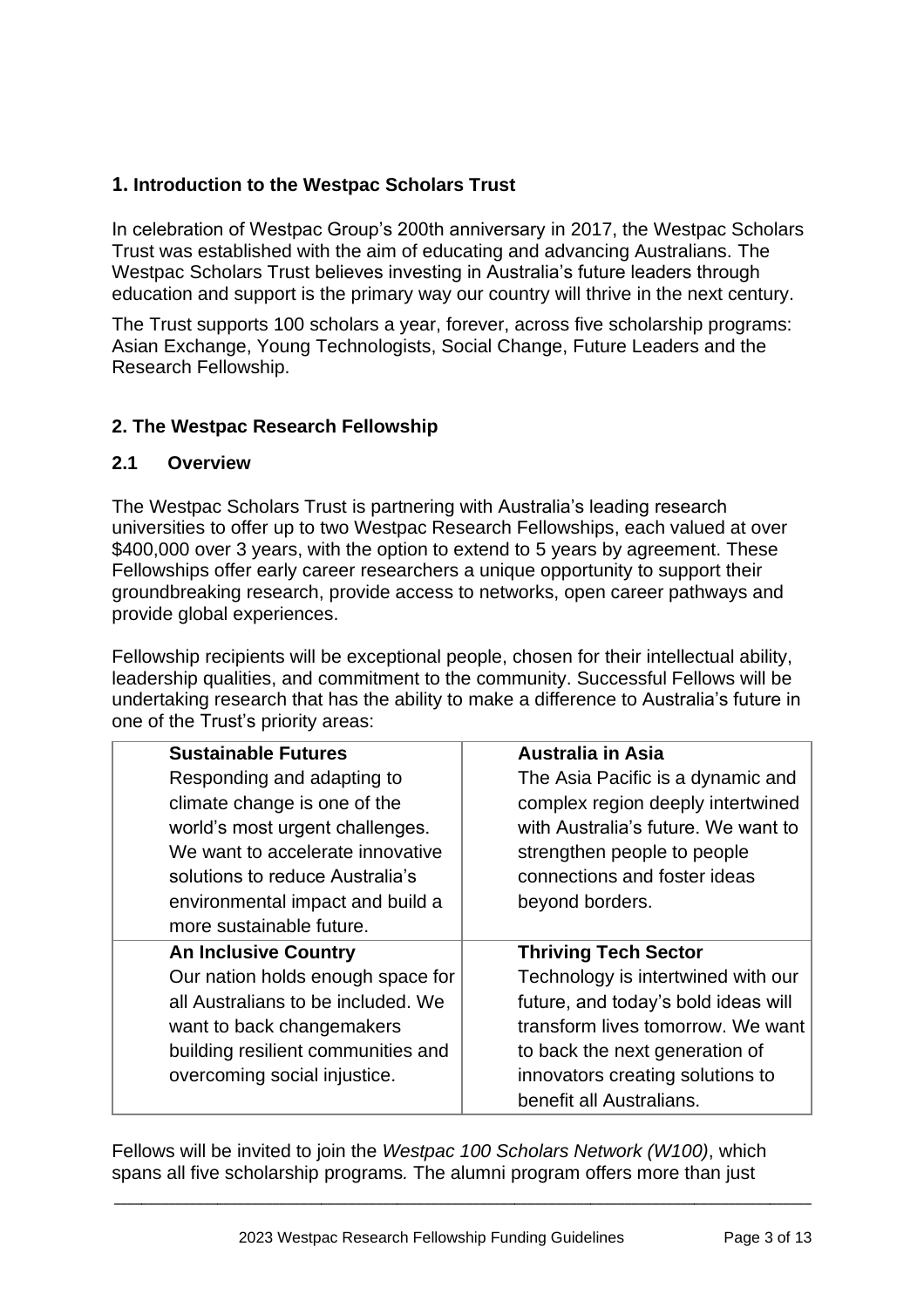membership to a network that will help the Fellows' careers. It's an incredible platform that will enable them to surround themselves with a diverse group of other inspiring leaders.

# <span id="page-3-0"></span>**2.2 Fellowship Program**

Each Fellowship will be valued at more than \$400,000 over 3 years (with an option to extend and apportion that amount over 5 years by agreement). The final value may be more as each Fellow's salary and on-costs will vary according to the host university and at what level the Fellow is employed. The Fellowship includes:

#### • **Support for your research**

The Fellowship will fund the Fellow's full-time salary and on-costs for a period of up to three years from date of award. The three years of salary funding can be apportioned over five years by agreement and must be utilised within five years of date of award.

• **Westpac Professional Development Fund (WPDF) & Leadership 360 Program**

The Fellowship will include access to a \$30,000 Westpac Professional Development Fund provided and is administered by the host university. The Westpac Professional Development Fund is to be used by the Fellow to tailor professional development and global experiences that maximise the Fellow's potential to contribute in their area of research and enhance their career opportunities. This could include conferences, travel for research or experiences and courses that support leadership development.

The Leadership 360 Program is a compulsory part of the WPDF and includes:

- o comprehensive assessment of current leadership capability via a 360 feedback assessment, including a one-to-one debrief; and
- o yearly facilitated one day group workshop with all current Westpac Research Fellows.

For more information on the funding inclusions, please see section [8.](#page-9-1)  [Westpac Professional Development](#page-9-1) Fund Budget Guidelines.

Access to the Westpac Professional Development Fund does not preclude you from accessing other support (e.g. existing department based support, applying for a VC travel grant etc).

# • **Westpac 100 Scholars Network – W100**

Money can help launch a vision but it takes a network of inspired and inspiring people to sustain it. That's why every Westpac Research Fellow will be part of the *Westpac 100 Scholars Network or W100*. Currently at over 600 scholars and growing by 100 scholars a year across our five scholarship programs, this network connects those with bold ideas to build a better future for all Australians.

• **2023 Westpac Scholars' Summit – April 3-4, 2023**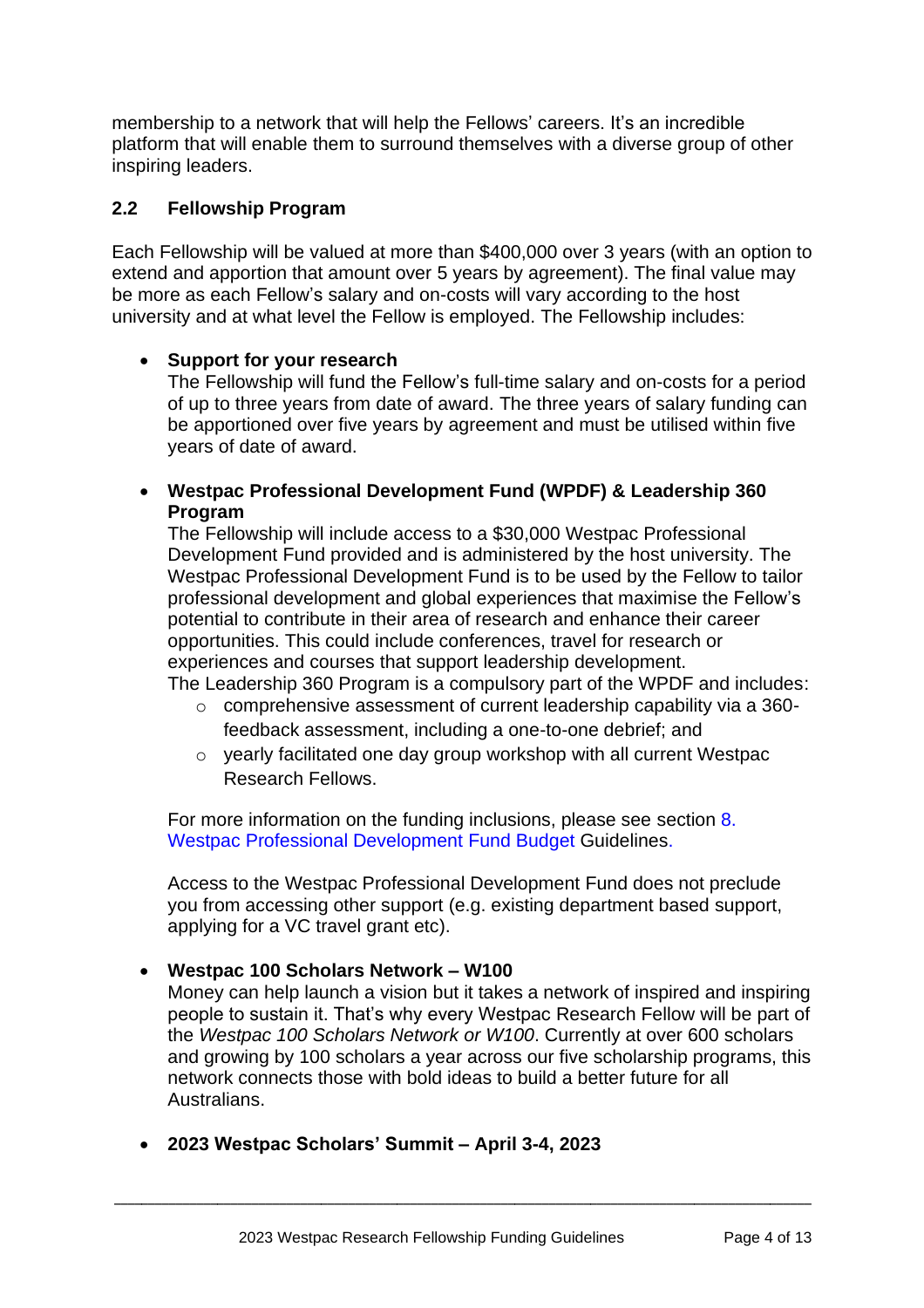All 100 Westpac Scholars from our five scholarship programs will come together in Sydney in April 2023 to participate in tailored workshops, hear from business and academic luminaries, and form connections with fellow scholars. It is compulsory to attend the Summit (paid for by the Trust).

# **2.3 Fellowship Funding**

The Westpac Research Fellowship is co-funded by the Westpac Scholars Trust and the host university, as follows:

# **a. Salary Funding**

Funded by: Westpac Scholars Trust

Amount: \$110,000 per year, for three years

The Westpac Research Fellowship does not fund salaries of Fellows who are receiving another salary funding Award (e.g. DECRA) at the same time. If you are currently on another salary funding Award / Fellowship, or are the recipient of a salary funding Award at the time the Westpac Research Fellowship is awarded, you may request:

- o a reallocation of the Westpac-funded amount (\$330,000 or part thereof) to another resource (or resources) that will directly contribute to your research (e.g. research costs and / or a research assistant); and/or
- o an extension of up to an additional two years to utilise the Westpac Research Fellowship salary funding (which for the avoidance of doubt is capped at \$330,000). For example, (i) the Westpac-funded amount could be apportioned over five years, (ii) the Westpac-funded amount could be utilised over years 3 to 5 following two years of a DECRA Award; or (iii) the Westpacfunded amount could be utilised over years 4 and 5 following three years of a DECRA Award with the remaining \$110,000 reallocated to another resource that will directly contribute to your research.

These requests must be approved by the Westpac Scholars Trust and your host university and will be assessed on a case by case basis.

# **b. Salary Top-Up**

Funded by: host university

Salary top-up is provided by the university to top up the \$110,000 provided by the Trust each year to fund the Fellow's salary. The salary top-up is over three years and subject to changes in the university award rate over the period.

# **c. Westpac Professional Development Fund**

Funded by: host university Amount: \$30,000 over the length of the Fellowship.

# **d. Research Budget**

Funded by: host university Amount: as agreed by the host university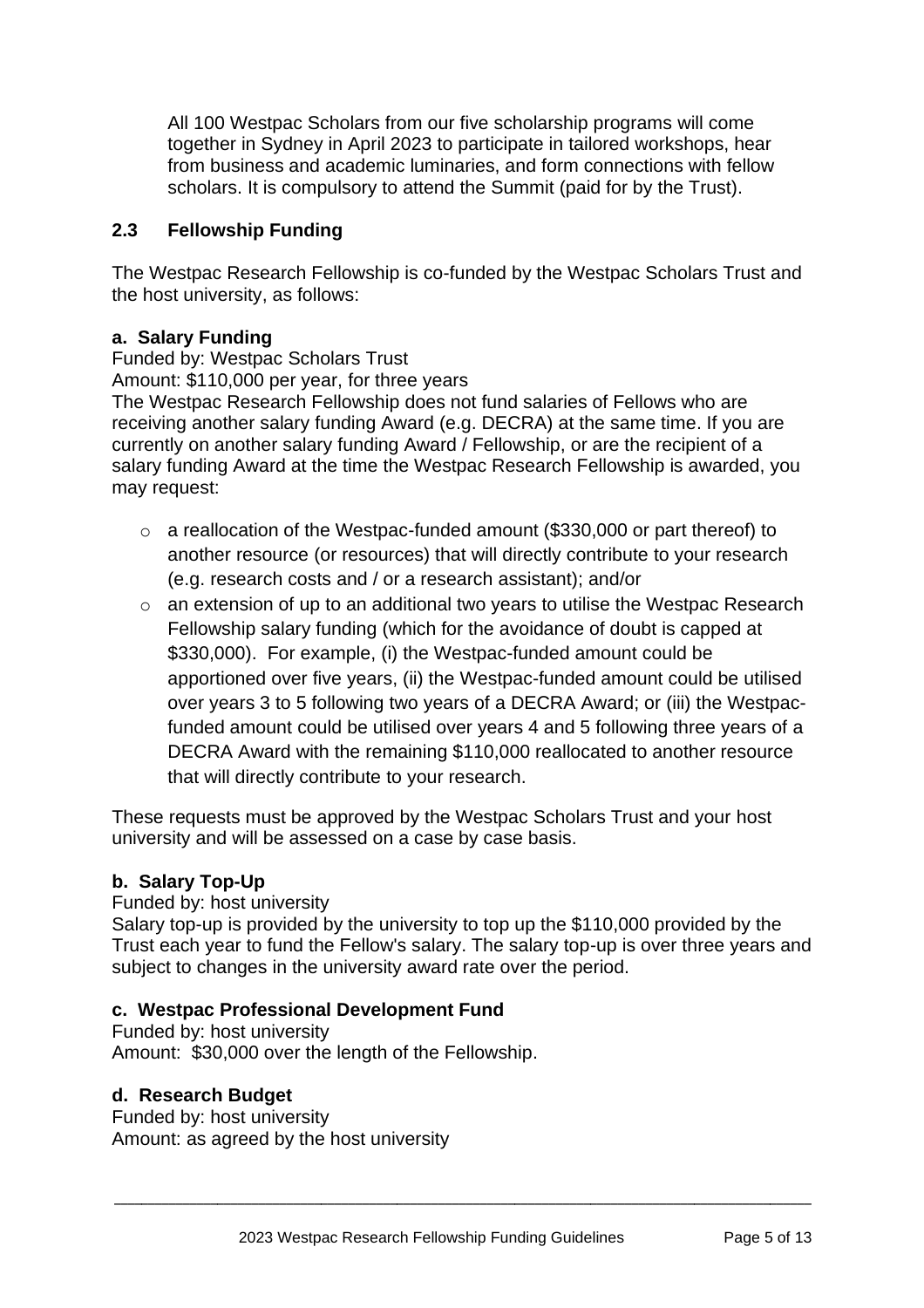A fully costed budget for the research project is required in the application. This budget should be prepared with the support of the university.

The Research Budget must exclude those costs funded by the Fellowship (i.e. salary, on costs and Westpac Professional Development Fund).

Note, the Deputy Vice Chancellor (Research) or equivalent will be required to confirm support for the proposed Research Budget in their **Letter of Support**.

# <span id="page-5-0"></span>**2.4 Participating Universities**

The Westpac Research Fellowship is offered at the following host universities:

- The Australian National University;
- The University of Melbourne;
- The University of Queensland; and
- The University of Sydney.

# <span id="page-5-1"></span>**2.5 Funding Priorities**

Successful applicants will need to be able to demonstrate how their proposed research will contribute to the future growth and prosperity of Australia in at least one of the following priority areas:

- An Inclusive Country
- Australia in Asia
- Sustainable Futures
- Thriving Tech Sector.

Funding requests for the purpose of **medical and health research** as defined in the ARC Medical Research Policy available on the [Australian Research Council](http://www.arc.gov.au/arc-medical-research-policy) website will not be considered.

# <span id="page-5-2"></span>**2.6 Funding Period**

Funding is available to commence by 30 June 2023 for a maximum of five years (subject to agreement per sections 2.2 and 2.3(a)).

# <span id="page-5-3"></span>**3. Eligibility**

# <span id="page-5-4"></span>**3.1 Eligibility Criteria**

- a. You must be an Australian citizen or permanent resident;
- b. You must have been awarded a PhD between 1 September 2016 and 1 September 2019; or have obtained an Eligibility Exemption from the Deputy Vice Chancellor (Research) or equivalent (refer to section 3.2);
- c. Your proposed area of research must be in a field of research at a participating university with an Excellence in Research for Australia (ERA) four digit Field of Research (FOR) rating of "well above world standard" in the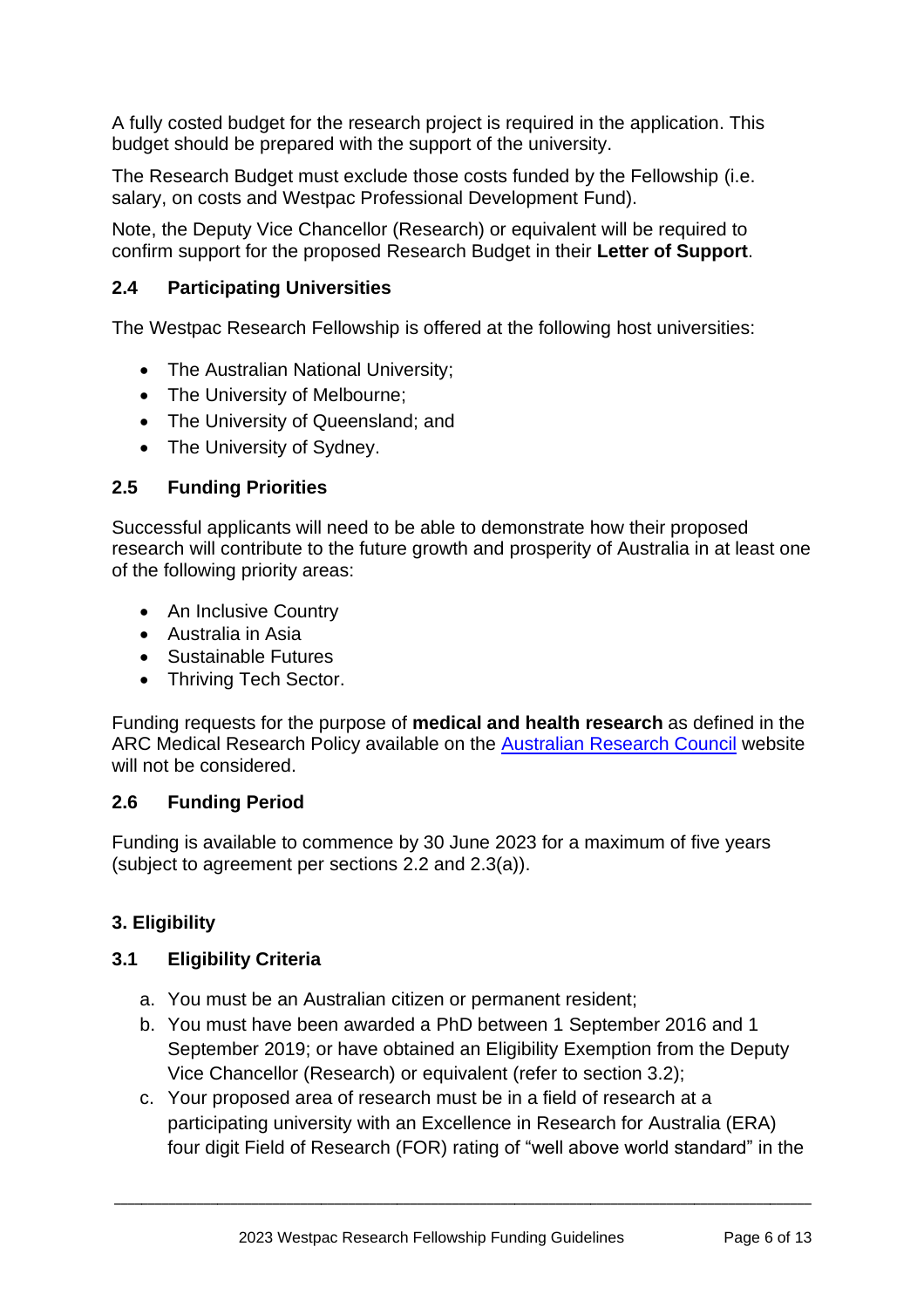ERA 2018 exercise. For a comprehensive list of FOR codes by university, visit the [Australian Research Council's website;](https://dataportal.arc.gov.au/ERA/Web/Outcomes)

- d. You must commence your Fellowship by 30 June 2023;
- e. Your proposed research must contribute to the future of Australia in one of the Trust's priority funding areas, refer section 2.5;
- f. Your proposed research must include international opportunities which will develop your leadership skills and global networks, such as: study tours for the purpose of research, attending a short course or conference, an internship or volunteering;
- g. You must supply the supporting documentation as detailed in section 7 below;
- h. Should your application progress to the final stage, you must attend the **National Assessment Centre** in person in Sydney on **6-7 December 2022** (paid for by the Trust);
- i. If successful, you must attend the **Westpac Scholars' Summit on 3-4 April 2023** in Sydney (paid for by the Trust); and
- j. Applicants may apply up to two times for the Westpac Research Fellowship, but are ineligible following the second application.

# **3.2 Eligibility Exemption**

If your PhD was awarded before 1 September 2016, you may be considered for an exemption to the eligibility criteria detailed in section 3.1b if you have received an Eligibility Exemption from the Deputy Vice Chancellor (Research) or equivalent.

An Eligibility Exemption will be provided up to a maximum of four years for the following career interruptions:

- carer's responsibility;
- illness:
- maternity or parental leave; and/or
- non-research employment not concurrent with research employment.

Confirmation of your Eligibility Exemption must be included in the Letter of Support accompanying your application.

#### <span id="page-6-0"></span>**3.3 Letter of Support**

Each applicant must obtain and include in their online application a Letter of Support from the Deputy Vice Chancellor (Research) or equivalent that the proposed research meets the Fellowship eligibility criteria. The template is available on the [Westpac Scholars](https://scholars.westpacgroup.com.au/scholarships/research-fellowship/) Trust website.

If your PhD was awarded before 1 September 2016, the Letter of Support must include a confirmation of your Eligibility Exemption by the Deputy Vice Chancellor (Research) or equivalent.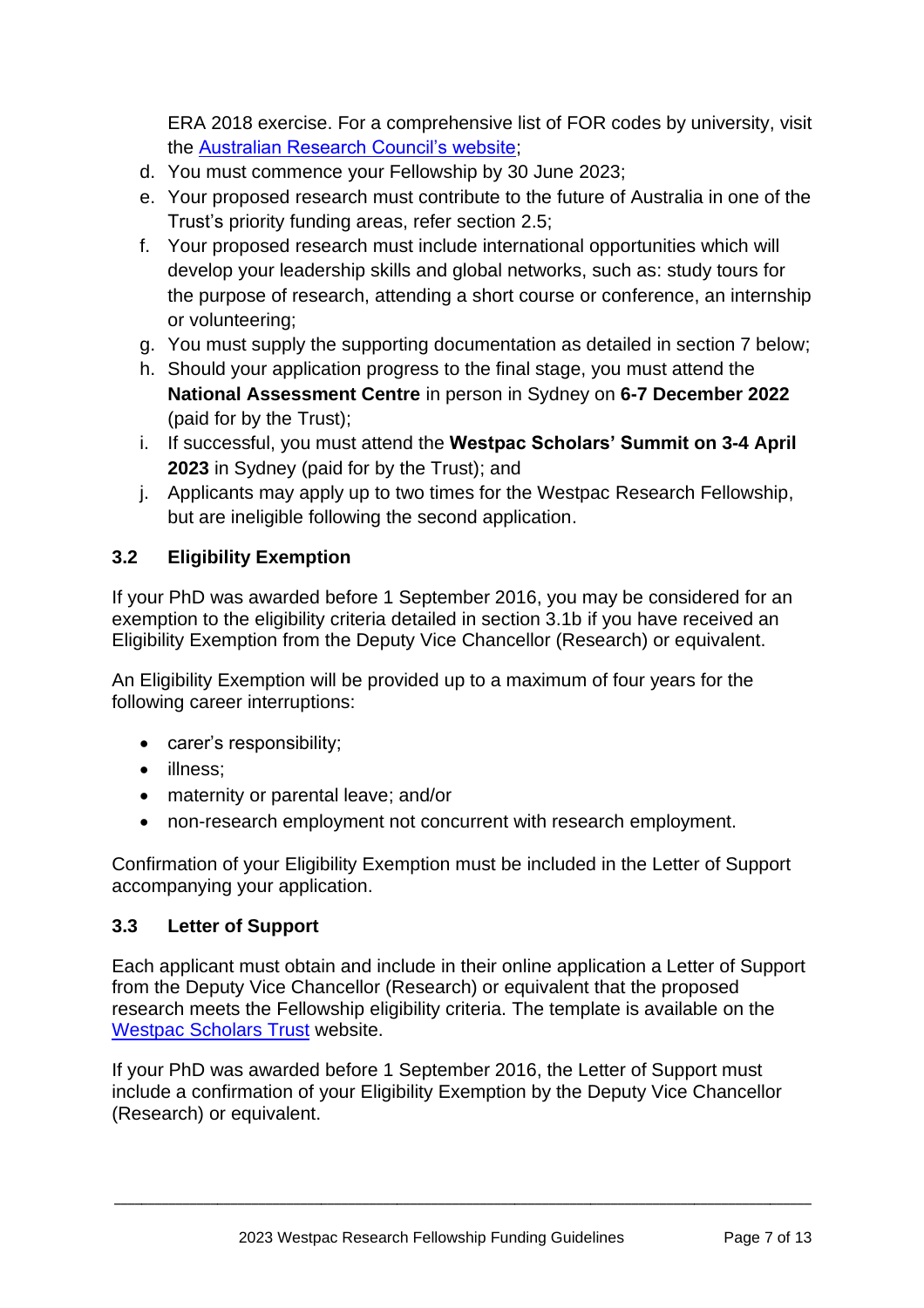The Letter of Support must also include confirmation from the host university of support for the proposed Research Budget.

# <span id="page-7-0"></span>**4. Selection Criteria**

Successful candidates will be able to demonstrate the following:

- academic excellence and achievements to date;
- ability to articulate how their proposed research has the potential to contribute to the future growth and prosperity of Australia in one of the Trust's priority funding areas;
- a supportive and high-quality research environment;
- the attributes of a Westpac Research Fellow (see Appendix A);
- a desire to be part of and contribute to the Westpac 100 Scholars Network; and
- a strong sense of connection to Australia and commitment to improving the lives of others.

# <span id="page-7-1"></span>**5. Selection Process**

The selection process is a comprehensive approach that draws on a range of online assessment tools and the expertise of selection panels within the Westpac Scholars Trust, participating universities and a National Selection Panel. This may be subject to changes.

#### **Stage 1: Eligibility assessment**

Westpac Scholars Trust to assess all applications for eligibility.

#### **Stage 2: Online assessment**

All eligible applicants will be invited to participate in an online assessment tool. The results, along with the applications, will be provided to each relevant university to assist in their assessment.

# **Stage 3: Shortlisting – host university shortlisting**

Each university's selection panel will assess applicants for their university. The universities may interview applicants at this stage. Each university will select two finalists.

# **Stage 4: National Assessment Centre – 6-7 December**

Finalists will be invited to attend the National Assessment Centre in Sydney to be interviewed by a National Selection Panel. The National Selection Panel will comprise 10 senior industry, academic and research representatives, who will select up to two 2023 Westpac Research Fellows.

The Westpac Scholars Trust will notify all finalists of the National Selection Panel outcome by 13 December 2022.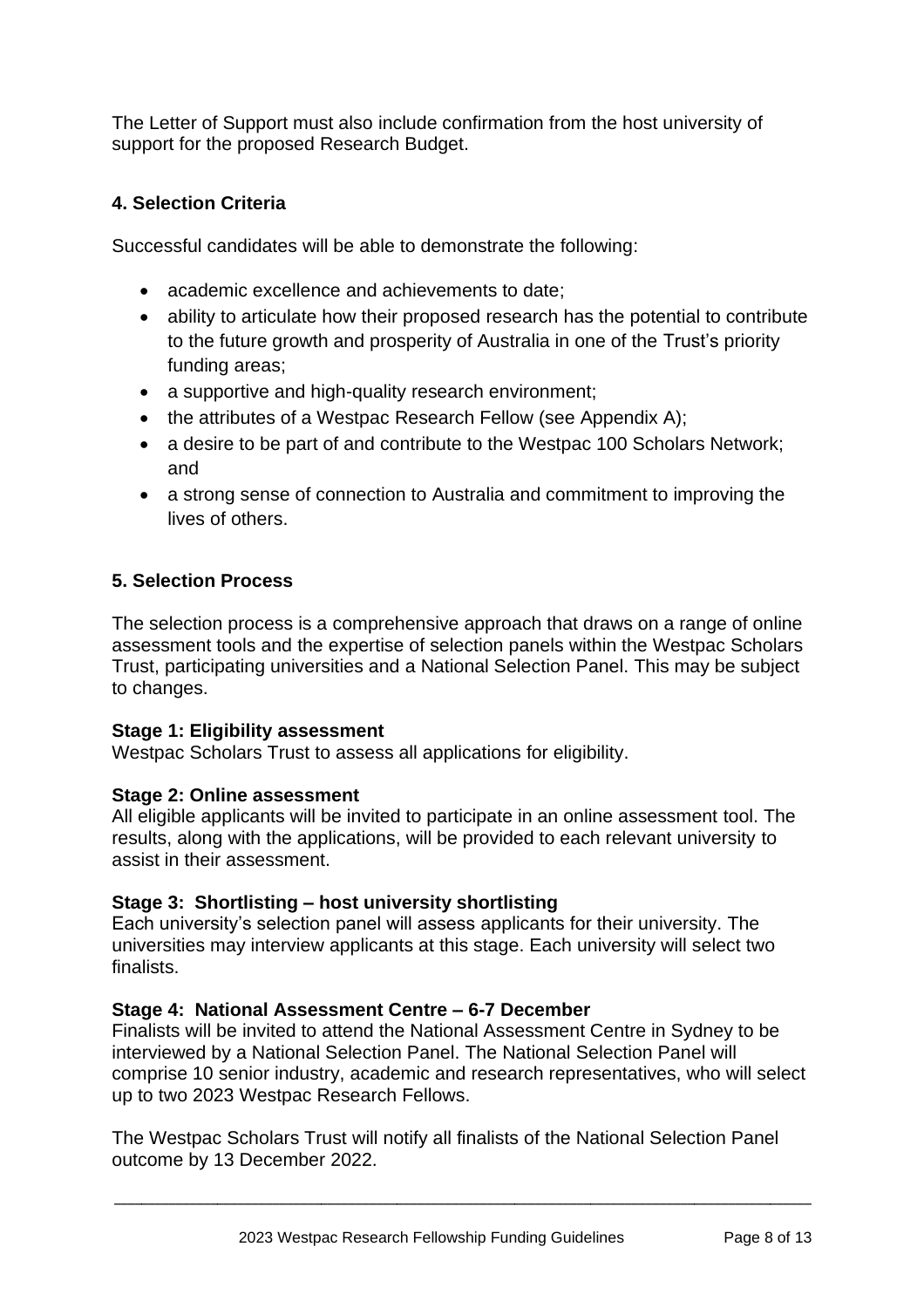# <span id="page-8-0"></span>**6. Key Dates**

| 22 June                   | Applications open                                                                                                                                                                                                                                                                                                                                     |
|---------------------------|-------------------------------------------------------------------------------------------------------------------------------------------------------------------------------------------------------------------------------------------------------------------------------------------------------------------------------------------------------|
| 25 August                 | Applications close 5:00pm AEST                                                                                                                                                                                                                                                                                                                        |
| 26 August – 2 September   | Westpac Scholars Trust eligibility checks                                                                                                                                                                                                                                                                                                             |
| $6 - 17$ September        | Eligible applicants invited to complete online<br>assessment                                                                                                                                                                                                                                                                                          |
| 26 September – 14 October | <b>University Shortlisting</b>                                                                                                                                                                                                                                                                                                                        |
| 20 October                | Shortlisted applicants invited to attend the National<br>Assessment Centre. Unsuccessful applicants<br>notified of outcome                                                                                                                                                                                                                            |
| 6-7 December              | National Assessment Centre, Sydney. All<br>shortlisted applicants will be required to attend an<br>interview in Sydney. The Westpac Scholars Trust<br>will nominate which date candidates will attend<br>and advise of date allocated when finalists are<br>selected. Travel and accommodation costs will be<br>covered by the Westpac Scholars Trust |
| 13 December               | Notification of Fellowship recipients                                                                                                                                                                                                                                                                                                                 |
| 3-4 April 2023            | Westpac Scholars' Summit in Sydney                                                                                                                                                                                                                                                                                                                    |
| 30 June 2023              | Latest commencement date for Fellowship                                                                                                                                                                                                                                                                                                               |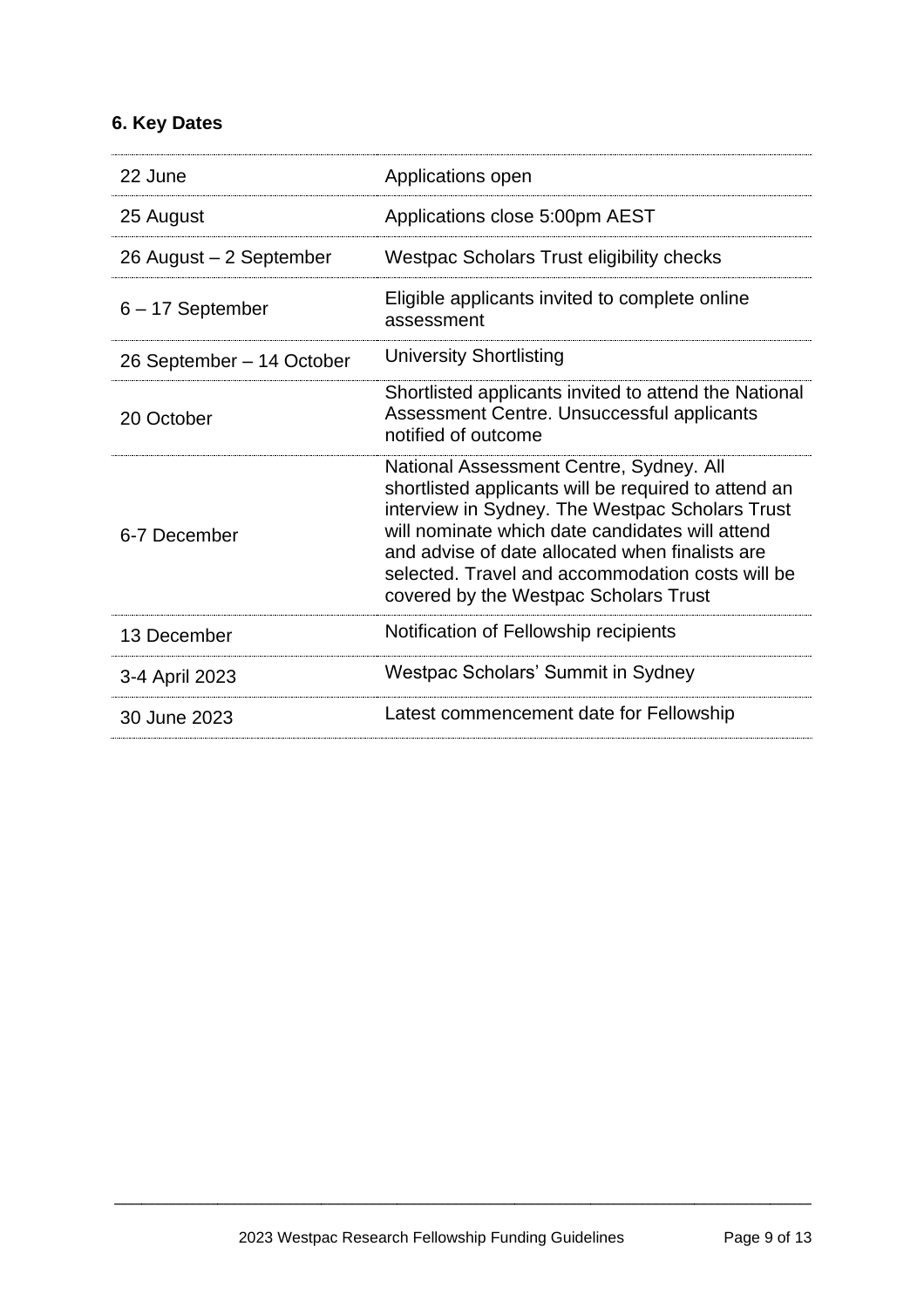# <span id="page-9-0"></span>**7. Application Form**

All applications must be submitted through Westpac Scholars Trust's online application system. Click [here](https://scholars.westpacgroup.com.au/scholarships/research-fellowship/) to apply now.

The following documents are the only supporting documents that will be considered with your application. Please do not include any additional documentation:

- your **Curriculum Vitae**, in 10 point Arial font, including at a minimum:
	- a) Formal qualifications and any prizes, awards, honours and other esteem indicators;
	- b) Appointments, including consultancies;
	- c) Research/creative activity outputs, including bibliographic details, year of publication, individual contribution by percentage, and evidence of impact; and
	- d) Research/creative activity funding, including title of grant, funding body, grant category, individual contribution and role in the grant, year, total grant value, any patents and evidence of impact;
- **Letter of Support** from the Deputy Vice Chancellor (Research) in the form of the template provided on the [Westpac Scholars Trust](https://scholars.westpacgroup.com.au/scholarships/research-fellowship/) website;
- **Two references**, from different referees, using the reference templates located on the [Westpac Scholars Trust](https://scholars.westpacgroup.com.au/scholarships/research-fellowship/) website:
	- a) The first is an **Academic Reference** and needs to be completed by a person who is familiar with your academic record and understands the importance of your research; and.
	- b) The second is a **Personal Reference** and needs to be completed by a person who can demonstrate that you have the attributes of a Westpac Research Fellow and has known you for at least two years. This can be a previous work colleague or supervisor, however should not be a family member or a person who currently reports directly to you (or previously reported directly to you).

Any additional documentation will not be considered.

You may be required to present proof of citizenship or permanent residency at any time during the selection process.

# <span id="page-9-1"></span>**8. Westpac Professional Development Fund Budget Guidelines**

You are required to prepare a draft Westpac Professional Development Fund budget as part of your application. The Westpac Professional Development Fund provides \$30,000 over three years to support global experiences and professional development. If your application is successful, the host university will work with you to finalise your Westpac Professional Development Fund.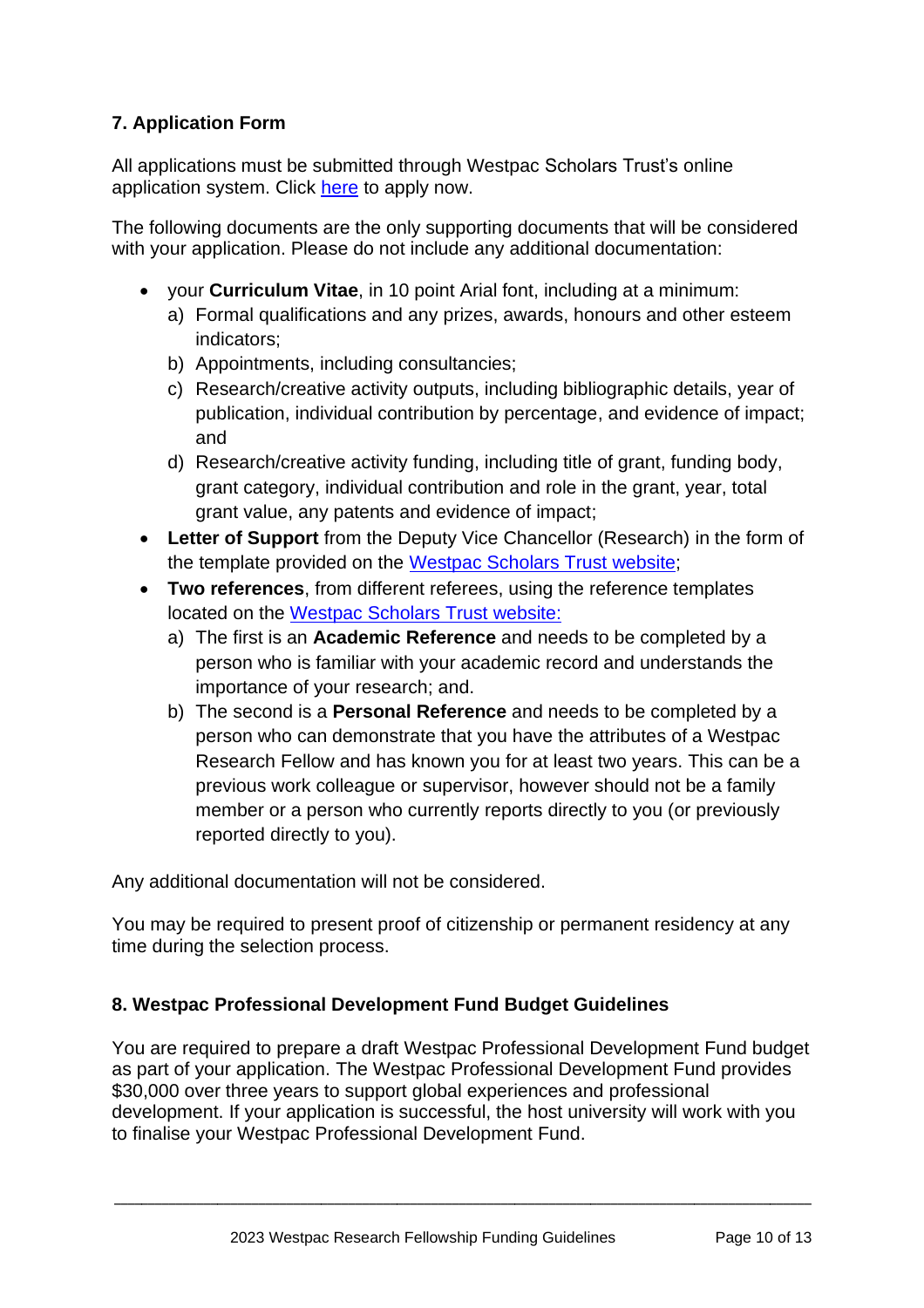The Westpac Professional Development Fund specifically excludes the following:

- bench fees or the costs of scientific equipment or similar academic resources. The Trust expects such core costs to be covered by the host university; and
- costs not directly related to studies (e.g. professional association fees, fees for patent applications, costs of dependents, mobile phones etc.).

The Westpac Professional Development Fund may include the following components (excluding GST):

| <b>Item</b>                         | <b>Description</b>                                                                                                                                                                               | <b>Guidance</b>                                                 |
|-------------------------------------|--------------------------------------------------------------------------------------------------------------------------------------------------------------------------------------------------|-----------------------------------------------------------------|
| Leadership 360<br>Program           | This is a mandatory<br>component of the Fellowship.<br>Include \$5,000 in the budget.                                                                                                            | \$5,000, one off cost.                                          |
| Professional<br>Development         | This is a mandatory<br>component of the Fellowship.                                                                                                                                              |                                                                 |
| Conference and short<br>course fees | Fees related to attending<br>and/or presenting at<br>conferences and short courses<br>that support your proposed<br>field of study or research.                                                  | Convert to AUD at rate<br>prevailing at date of<br>application. |
| Travel                              | Travel costs reasonably<br>associated with your proposed<br>research and international<br>experience e.g. economy<br>airfares, travel, 3-4 star<br>accommodation, visa costs,<br>insurance, etc. |                                                                 |

#### <span id="page-10-0"></span>**9. Fellowship Conditions**

The Westpac Research Fellowship is a full-time 3-year research project commencing no later than 30 June 2023. Funding will be paid over the three year Fellowship: (i) subject to the Fellow submitting an Annual Progress Report (per section 10.1 below): (ii) subject to the Fellow continuing to undertake the research as agreed with the host university and the Trust; and (iii) in line with the agreed final Research Budget administered by the host university.

Funding each year is contingent upon the Fellow submitting an Annual Progress Report (refer to section 10.1).

\_\_\_\_\_\_\_\_\_\_\_\_\_\_\_\_\_\_\_\_\_\_\_\_\_\_\_\_\_\_\_\_\_\_\_\_\_\_\_\_\_\_\_\_\_\_\_\_\_\_\_\_\_\_\_\_\_\_\_\_\_\_\_\_\_\_\_\_\_\_\_\_\_\_\_\_\_\_\_\_\_\_\_\_\_\_\_\_\_\_\_\_\_\_\_\_\_\_\_\_\_

The completion date of the Fellowship may be extended by the length of any parental leave approved by the host university.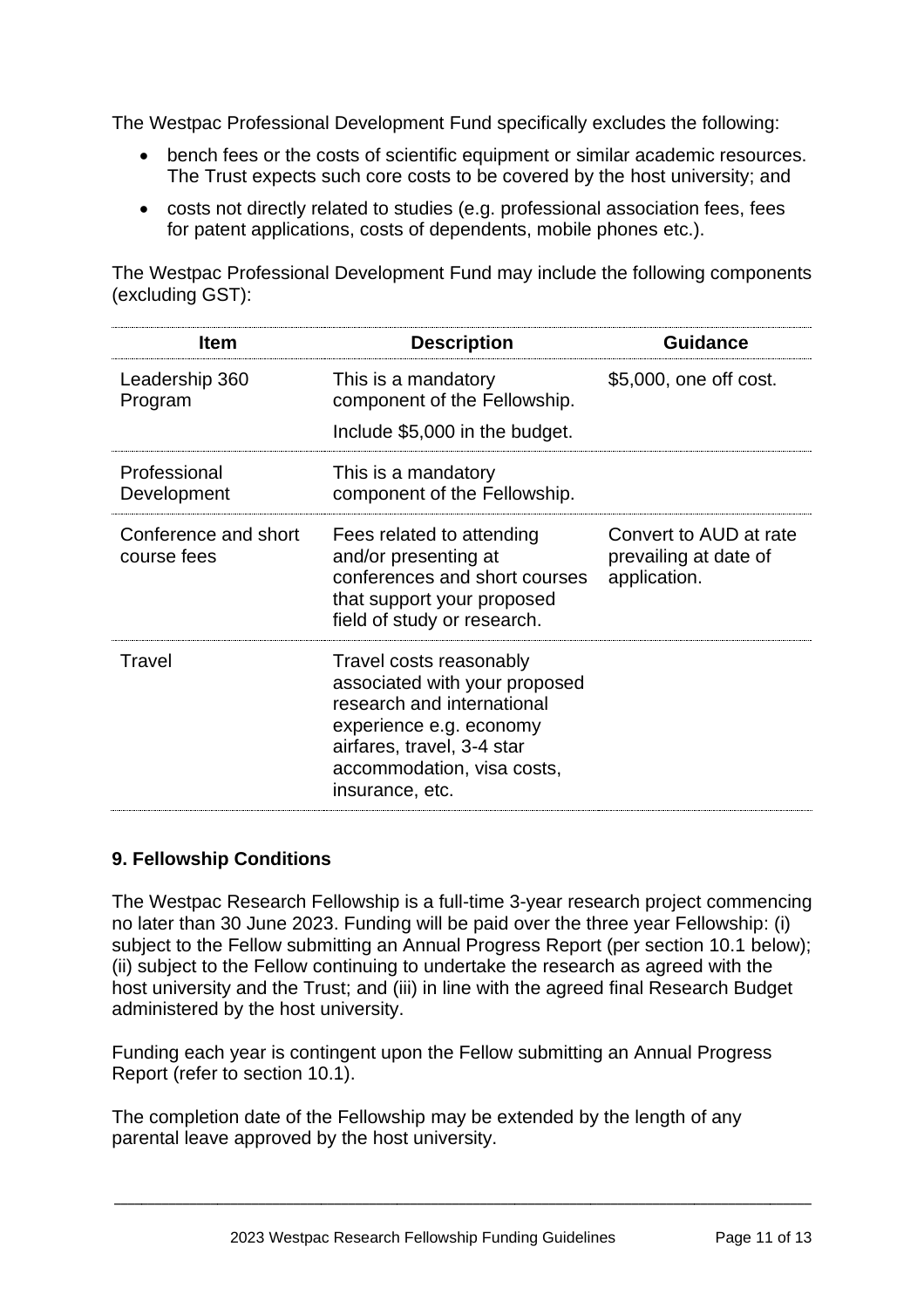# <span id="page-11-0"></span>**10. Reporting Requirements**

#### <span id="page-11-1"></span>**10.1 Annual Progress Reports**

Fellows are required to submit an Annual Progress Report.

Progress reports (in a form to be agreed between the Trust and host university) must be submitted to the Trust one month prior to the annual anniversary of the Fellow's commencement date.

#### <span id="page-11-2"></span>**10.2 Final Report**

Fellows must submit a Final Report to the Trust within three months of completing their Fellowship.